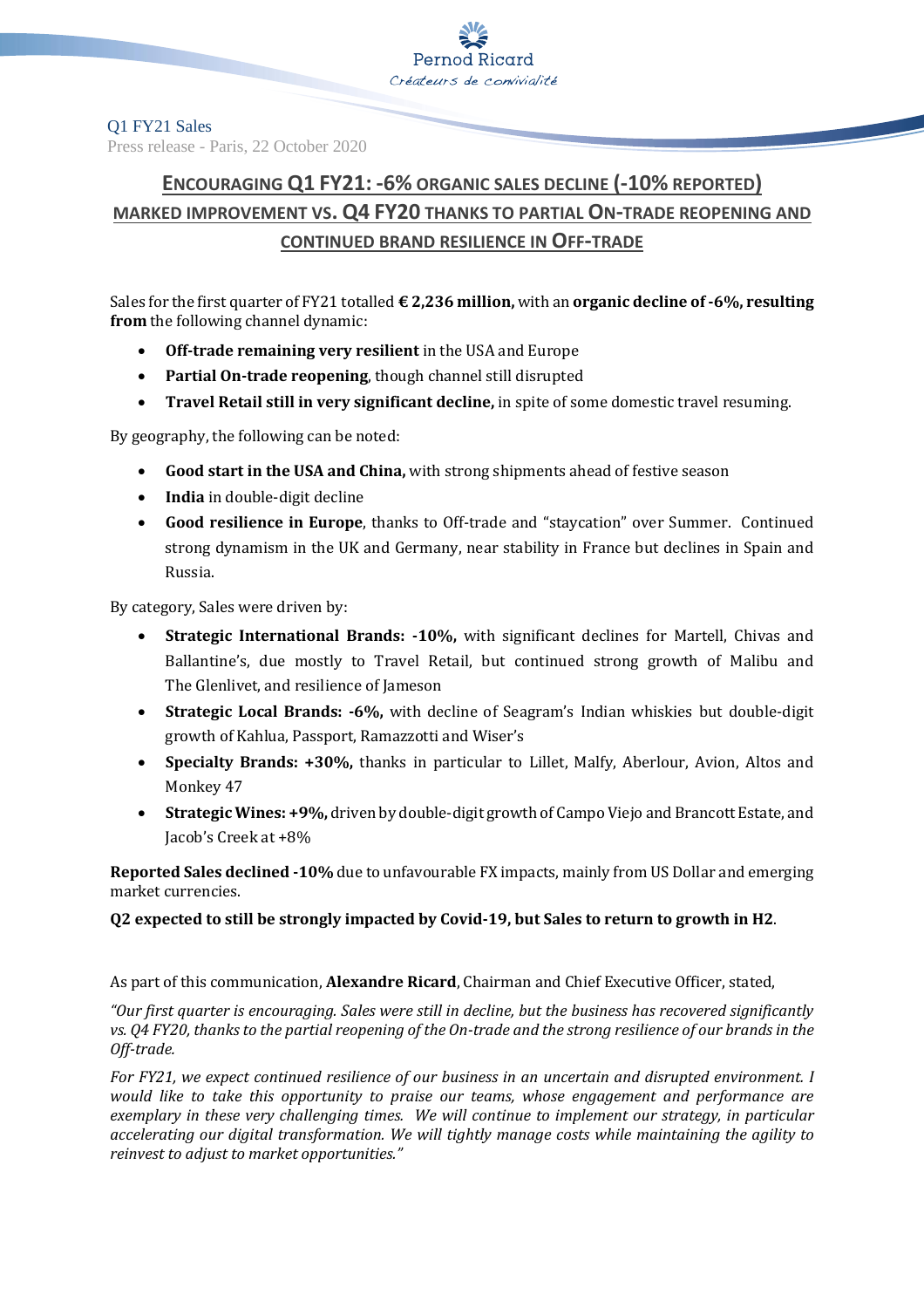### Q1 FY21 Sales

Press release - Paris, 22 October 2020

*All growth data specified in this press release refers to organic growth (at constant FX and Group structure), unless otherwise stated. Data may be subject to rounding.*

*A detailed presentation of Q1 FY21 Sales can be downloaded from our website:* [www.pernod-ricard.com](http://www.pernod-ricard.com/)

#### **Definitions and reconciliation of non-IFRS measures to IFRS measures**

*Pernod Ricard's management process is based on the following non-IFRS measures which are chosen for planning and reporting. The Group's management believes these measures provide valuable additional information for users of the financial statements in understanding the Group's performance. These non-IFRS measures should be considered as complementary to the comparable IFRS measures and reported movements therein.*

#### *Organic growth*

*Organic growth is calculated after excluding the impacts of exchange rate movements and acquisitions and disposals. Exchange rates impact is calculated by translating the current year results at the prior year's exchange rates.*

*For acquisitions in the current year, the post-acquisition results are excluded from the organic movement calculations. For acquisitions in the prior year, post-acquisition results are included in the prior year but are included in the organic movement calculation from the anniversary of the acquisition date in the current year.*

*Where a business, brand, brand distribution right or agency agreement was disposed of, or terminated, in the prior year, the Group, in the organic movement calculations, excludes the results for that business from the prior year. For disposals or terminations in the current year, the Group excludes the results for that business from the prior year from the date of the disposal or termination.*

*This measure enables to focus on the performance of the business which is common to both years and which represents those measures that local managers are most directly able to influence.*

#### **About Pernod Ricard**

*Pernod Ricard is the No.2 worldwide producer of wines and spirits with consolidated sales of €8,448 million in FY20. Created in 1975 by the merger of Ricard and Pernod, the Group has developed through organic growth and acquisitions: Seagram (2001), Allied Domecq (2005) and Vin&Sprit (2008). Pernod Ricard, which owns 16 of the Top 100 Spirits Brands, holds one of the most prestigious and comprehensive brand portfolios in the industry, including: Absolut Vodka, Ricard pastis, Ballantine's, Chivas Regal, Royal Salute, and The Glenlivet Scotch whiskies, Jameson Irish whiskey, Martell cognac, Havana Club rum, Beefeater gin, Malibu liqueur, Mumm and Perrier-Jouët champagnes, as well Jacob's Creek, Brancott Estate, Campo Viejo, and Kenwood wines. Pernod Ricard's brands are distributed across 160+ markets and by its own salesforce in 73 markets. The Group's decentralised organisation empowers its 19,000 employees to be true on-the-ground ambassadors of its vision of "Créateurs de Convivialité." As reaffirmed by the Group's strategic plan, "Transform and Accelerate," deployed in 2018, Pernod Ricard's strategy focuses on investing in long-term, profitable growth for all stakeholders. The Group remains true to its three founding values: entrepreneurial spirit, mutual trust, and a strong sense of ethics, as illustrated by the 2030 Sustainability and Responsibility roadmap supporting the United Nations Sustainable Development Goals (SDGs), "Good times from a good place." In recognition of Pernod Ricard's strong commitment to sustainable development and responsible consumption, it has received a Gold rating from Ecovadis. Pernod Ricard is also a United Nation's Global Compact LEAD company.*

*Pernod Ricard is listed on Euronext (Ticker: RI; ISIN Code: FR0000120693) and is part of the CAC 40 and Eurostoxx 50 indices.*

#### **Contacts**

| Julia Massies / VP, Financial Communications & Investor Relations | +33 (0) 1 70 93 17 03 |
|-------------------------------------------------------------------|-----------------------|
| Charly Montet / Investor Relations Manager                        | +33 (0) 1 70 93 17 13 |
| Alison Donohoe / Press Relations Manager                          | +33 (0) 1 70 93 16 23 |
| Emmanuel Vouin / Head of External Engagement                      | +33 (0) 1 70 93 16 34 |